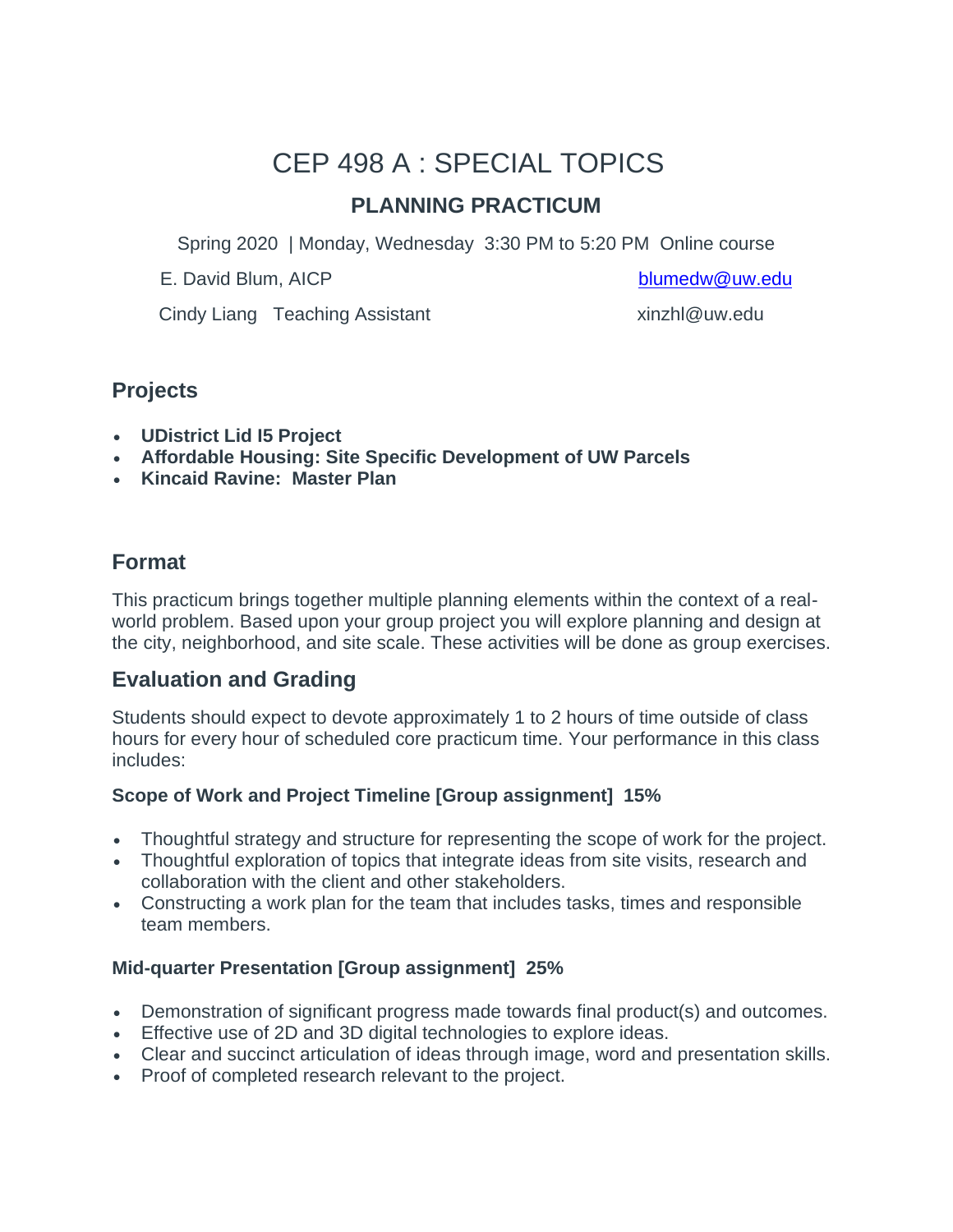### **Class Participation and Attendance [Individual] 20%**

- Extensive and active involvement and contribution to the project.
- Participate collaboratively, flexibly, consistently and productively as a member of their assigned project group.
- Complete all assignments on time and comply with assignment instructions.
- Scheduling team meetings outside of class at least once a week and making sure all team members are full participants.
- Demonstrated and measured responsiveness to review feedback with identifiable incorporation of that feedback evidenced by changes and improvements in the product deliverables.
- Promptly ask the instructors for clarification of all assignments, as necessary.

### **Final Report and Presentation [Group assignment] 40%**

- Providing applicable and feasible strategies for the project study area.
- Effective use of 2D and 3D digital technologies to explore ideas.
- Clear and succinct articulation of ideas through image, word and presentation skills.
- Inclusion of all required components that we have received from the client.
- Prepare for 'desk crits' by generating and printing original visual materials (maps, pictures, sketches, drawings, etc.) that will help facilitate discussion.

### **Course Website**

The submittal of your scope of work (draft and final); mid-quarter presentation (draft and final); final essay; final presentation and report (draft and final) will be done on the Canvas website.

# **Learning Objectives**

- To experience working in a collaborative environment on a real project for an actual client.
- To experience self-directed work individually and within a group framework.
- To better understand planning principles and theories.
- To gain increased knowledge of planning principles in an applied project environment.
- To produce work products of high quality and on a fixed schedule.

# **Student Accommodations**

To request academic accommodations due to a disability please contact Disabled Student Services, 448 Schmitz, (206) 543-8924 (V/TTY). Students who have a letter from Disabled Student Services indicating a disability that requires academic accommodations should present this letter to the instructor.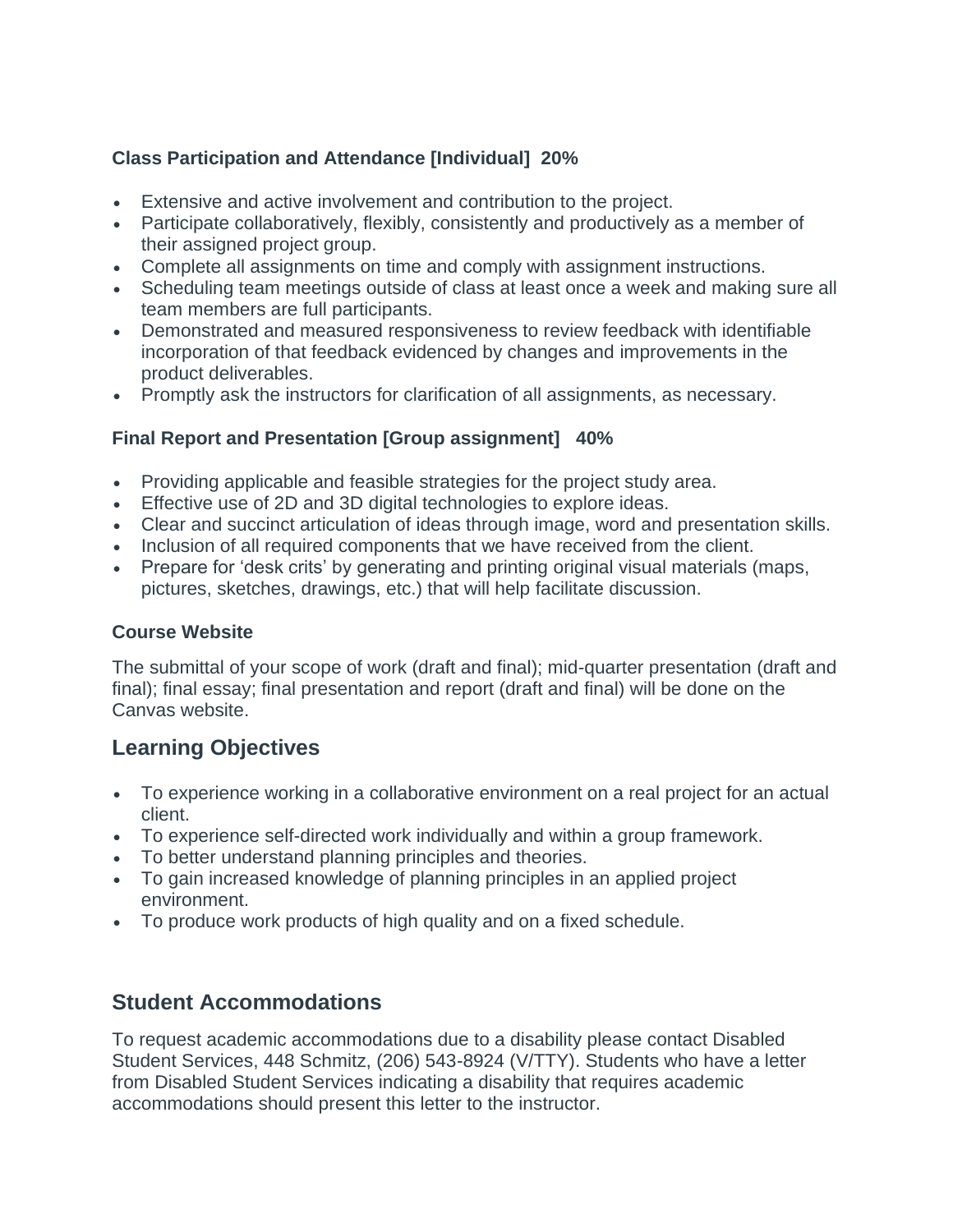# **Academic Integrity**

This class is governed by the University of Washington's student code of conduct, including policies on plagiarism and multiple submissions. It is your responsibility to be familiar with these. More information on this can be found at: <https://depts.washington.edu/grading/pdf/AcademicResponsibility.pdf>

# **Challenges of Group Work Including Expectations and Responsibilities**

- Each student is expected to bring their best self to the learning environment and to be active participants in all classroom and learning activities.
- Students are expected to listen respectfully to others in the classroom and to contribute to a positive learning environment.
- Students are expected to attend all class sessions regularly and on time. Because this course focuses on the practicing of skills, class attendance is required. Students are expected to notify the instructor (in advance, whenever possible) regarding unavoidable absences and make appropriate arrangements to cover the missed course material.
- Students are expected to make use of academic libraries and web-based resources for assignments.
- Students are expected to offer the instructor clear constructive feedback regarding course content and teaching methods. Students are also expected to complete the confidential evaluations of the course using the University's standardize forms.

# **Projects**

# KINCAID RAVINE LONG RANGE PLANNING

### 1. **Grant Writing Applications**

- a. Research funding agencies capable of supporting Kincaid Ravine capital construction, long range maintenance and operations.
- b. Write a minimum of three (3) grants for submittal to funding agencies and organizations researched.

### 2. **Capital Improvements Plan**

- a. Built features
	- i. Pathways
	- ii. Gathering spaces
	- iii. Vegetation management, invasives control
	- iv. Wetland preservation
	- v. Wetland buffer management
	- vi. Earth retention
	- vii. Stormwater channels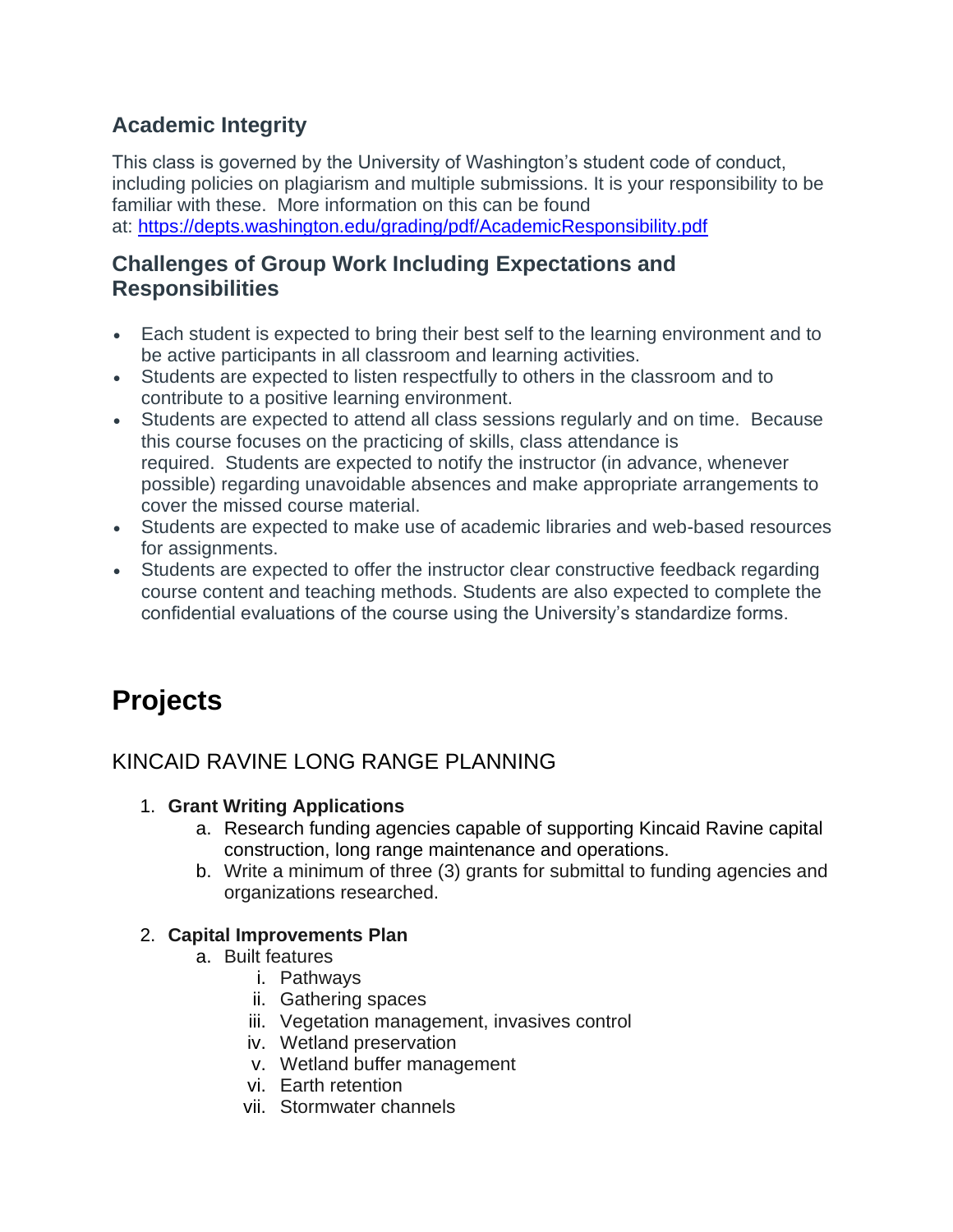viii. Interpretive facilities

- b. Work toward a sustainable maintenance plan over time.
- c. Enlist a non-profit similar to "EarthCorps", and/or other non-profits for help (i.e. relating directly to master plan components – non-profits, community organizations, neighborhood associations).
- d. Arrange for student labor forces/teams.
- e. Follow-up with Grant Agencies

#### 3. **Preliminary Maintenance Plan**

- a. Formulate relationships with Maintenance Program
	- i. Create a timetable and all maintenance items laid-out carefully. See previous MOA
	- ii. An expanded or revised MOA is necessary at this time, along with the current and future organizations or departments at UW who would collaborate.
- b. Components of Maintenance Plan
	- i. Plant materials
	- ii. Pathways
	- iii. Gathering terraces
	- iv. Interpretive materials
	- v. Invasive plant control
	- vi. Wetland
	- vii. Uplands
- c. Monitoring environmental changes

### AFFORDABLE HOUSING FEASIBLITY STUDIES: UW **PROPERTIES**

#### **1. UW Campus Master Plan**

a. Review UW Campus Master Plan in subfolder "Research Data" in folder "Affordable Housing".

b. Analyze sites for potential development as follows:

- Central Campus: pages 164 and 165.
- West Campus: pages 188 and 189.
- South Campus: pages 204 and 205.
- East Campus: pages 218 and 219.